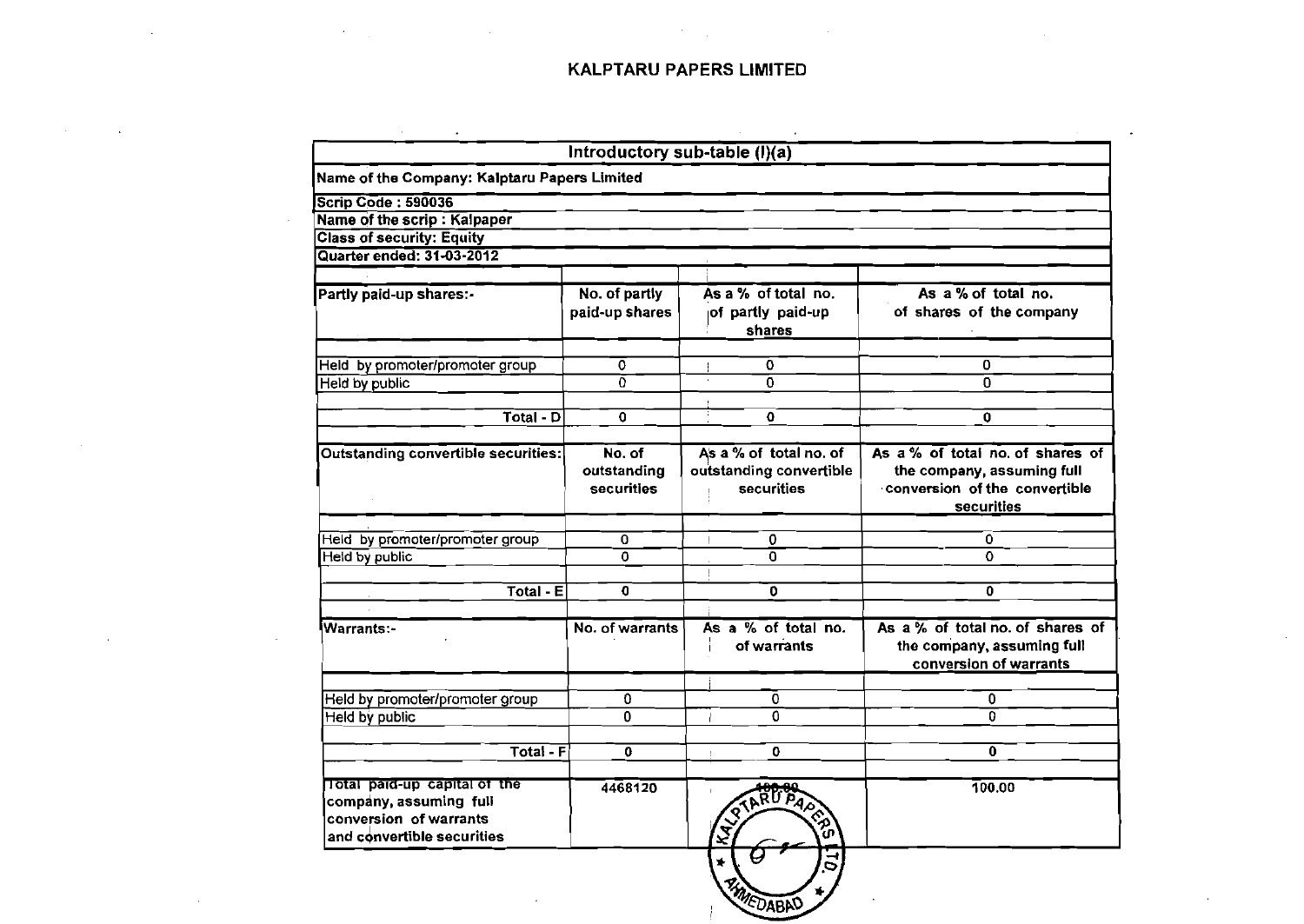$\mathbf{v}$  $\sim$   $\sim 10$ 

|                  |                                                                                    |                                  |                                                                                                                                                                                                                        | <b>Statement Showing Shareholding Pattern</b> |                                   |                                    |                     |                                                                        |
|------------------|------------------------------------------------------------------------------------|----------------------------------|------------------------------------------------------------------------------------------------------------------------------------------------------------------------------------------------------------------------|-----------------------------------------------|-----------------------------------|------------------------------------|---------------------|------------------------------------------------------------------------|
|                  |                                                                                    |                                  |                                                                                                                                                                                                                        | Table $(I)(a)$                                |                                   |                                    |                     |                                                                        |
| Category<br>code | Category of<br>Shareholder                                                         | Number of<br><b>Shareholders</b> | Number of<br><b>Total</b><br><b>Shares Pledged or otherwise</b><br>Total shareholding as a<br>number<br>shares held in<br>percentage of total<br>encumbered<br>number of shares<br>dematerialized<br>of shares<br>form |                                               |                                   |                                    |                     |                                                                        |
|                  |                                                                                    |                                  |                                                                                                                                                                                                                        |                                               | As a<br>percentage<br>$of(A+B)^1$ | As a<br>percentage<br>of $(A+B+C)$ | Number of<br>shares | As a percentage                                                        |
| (I)              | $\overline{(\text{II})}$                                                           | $(\text{III})$                   | $\overline{(IV)}$                                                                                                                                                                                                      | (V)                                           | $\overline{\text{(VI)}}$          | (VII)                              | (VIII)              | $\overline{(\text{IX})^2}$ $\overline{(\text{VIII})/(\text{IV})^*100}$ |
| (A)              | <b>Shareholding of Promoter</b>                                                    |                                  |                                                                                                                                                                                                                        |                                               |                                   |                                    |                     |                                                                        |
|                  | and Promoter Group <sup>2</sup>                                                    |                                  |                                                                                                                                                                                                                        |                                               |                                   |                                    |                     |                                                                        |
| $\mathbf{1}$     | Indian                                                                             |                                  |                                                                                                                                                                                                                        |                                               |                                   |                                    |                     |                                                                        |
| (a)              | Individuals/Hindu Undivided Family                                                 | 12                               | 1358336                                                                                                                                                                                                                | 1358336                                       | 30.40                             | 30.40                              | $\bf{0}$            | 0.00                                                                   |
| (b)              | Central Government/ State<br>Government(s)                                         | $\Omega$                         | $\Omega$                                                                                                                                                                                                               | 0                                             | 0.00                              | 0.00                               | $\bf{0}$            | 0.00                                                                   |
| (c)              | <b>Bodies Corporate</b>                                                            | $\overline{2}$                   | 1297350                                                                                                                                                                                                                | 1297350                                       | 29.04                             | 29.04                              | $\bf{0}$            | 0.00                                                                   |
| (d)              | <b>Financial Institutions/Banks</b>                                                | 0                                | $\bf{0}$                                                                                                                                                                                                               | $\bf{0}$                                      | 0.00                              | 0.00                               | $\bf{0}$            | 0.00                                                                   |
| (e)              | Any Others(Specify)                                                                | $\Omega$                         | $\Omega$                                                                                                                                                                                                               | $\mathbf{0}$                                  | 0.00                              | 0.00                               | $\bf{0}$            | 0.00                                                                   |
|                  | $\overline{\text{Sub Total}(A)(1)}$                                                | 14                               | 2655686                                                                                                                                                                                                                | 2655686                                       | 59.44                             | 59.44                              | $\bf{0}$            | 0.00                                                                   |
| $\mathbf{z}$     | Foreign                                                                            |                                  |                                                                                                                                                                                                                        |                                               |                                   |                                    |                     |                                                                        |
| $\mathbf{a}$     | Individuals (Non-Residents Individuals/<br>Foreign Individuals)                    | $\Omega$                         | $\overline{0}$                                                                                                                                                                                                         | 0 <sup>1</sup>                                | 0.00                              | 0.00                               | $\mathbf{0}$        | 0.00                                                                   |
| b                | <b>Bodies Corporate</b>                                                            | $\bf{0}$                         | $\boldsymbol{0}$                                                                                                                                                                                                       | 0                                             | 0.00                              | 0.00 <sub>1</sub>                  | $\mathbf{0}$        | 0.00                                                                   |
| c                | Institutions                                                                       | $\bf{0}$                         | $\overline{0}$                                                                                                                                                                                                         | $\overline{0}$                                | 0.00                              | 0.00                               | $\bf{0}$            | 0.00                                                                   |
| d                | Any Others(Specify)                                                                |                                  | $\boldsymbol{0}$<br>0                                                                                                                                                                                                  | 0                                             | 0.00                              | 0.00                               | $\bf{0}$            | 0.00                                                                   |
|                  |                                                                                    |                                  |                                                                                                                                                                                                                        | $\bf{0}$<br>$\Omega$                          | 0.00                              | 0.00                               | $\bf{0}$            | 0.00                                                                   |
|                  | Sub Total(A)(2)                                                                    |                                  | $\bf{0}$                                                                                                                                                                                                               | $\bf{0}$<br>$\mathbf{0}$                      | 0.00                              | 0.00                               | $\mathbf 0$         | 0.00                                                                   |
|                  | <b>Total Shareholding of Promoter</b><br>and Promoter Group<br>$(A)=(A)(1)+(A)(2)$ | 14                               | 2655686<br>岳                                                                                                                                                                                                           | 2655686<br><b>STARU PAR</b>                   | 59.44                             | 59.44                              | $\bf{0}$            | 0.00                                                                   |
|                  |                                                                                    |                                  | $\blacktriangleright$                                                                                                                                                                                                  | ie<br>B<br>$\sqrt{2}$<br>$\overline{a}$       |                                   |                                    |                     |                                                                        |

CABA

 $\left\langle \bullet \right\rangle_{\mathcal{I}\left(1,1\right)}$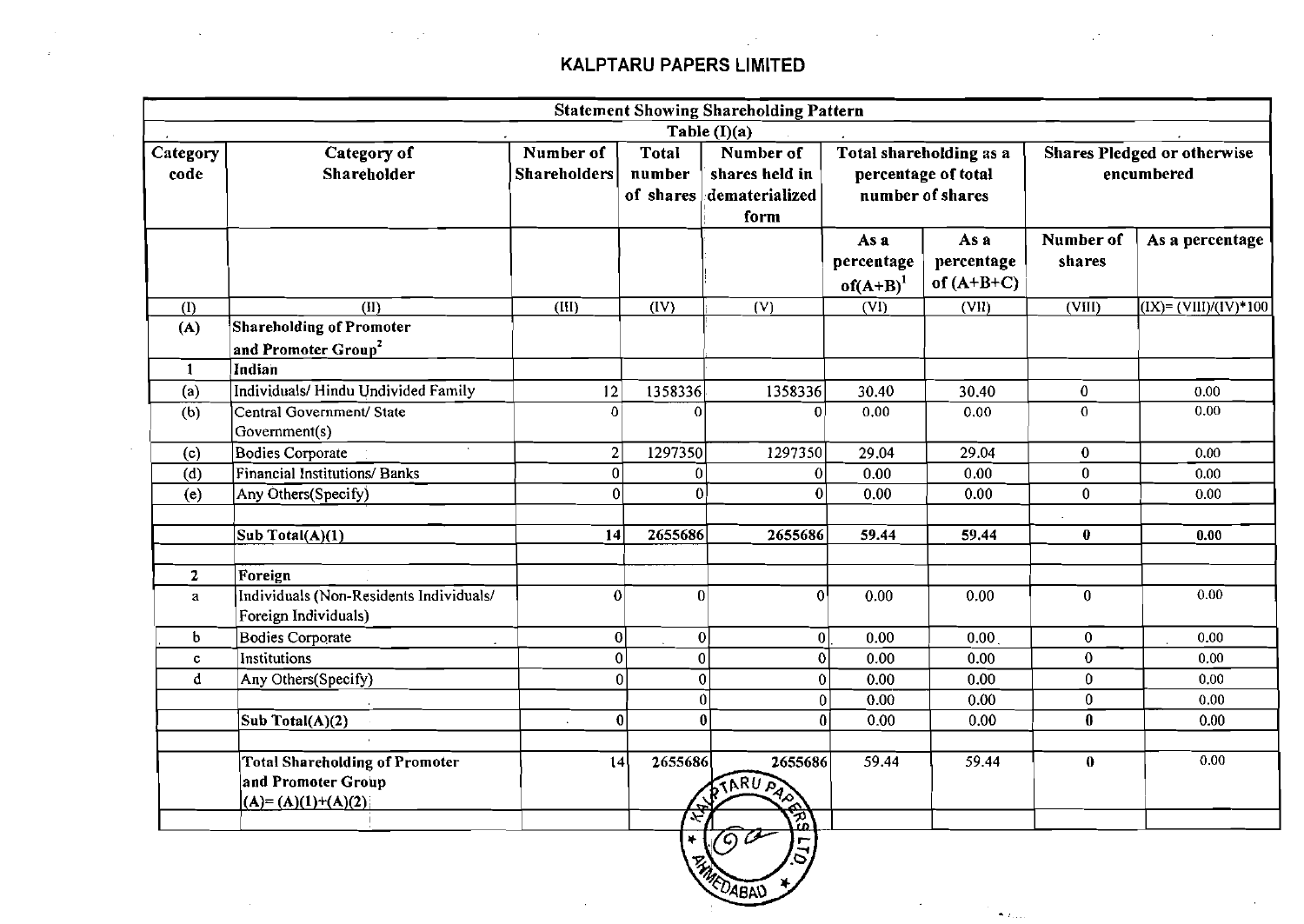$\sim$ 

|                  |                                                                                       |                                                                                                                                                                                                 |                  | <b>Statement Showing Shareholding Pattern</b> |                                     |                                           |                     |                                                             |
|------------------|---------------------------------------------------------------------------------------|-------------------------------------------------------------------------------------------------------------------------------------------------------------------------------------------------|------------------|-----------------------------------------------|-------------------------------------|-------------------------------------------|---------------------|-------------------------------------------------------------|
|                  |                                                                                       |                                                                                                                                                                                                 |                  | Table (I)(a)                                  |                                     |                                           |                     |                                                             |
| Category<br>code | Category of<br>Shareholder                                                            | Number of<br>Number of<br>Total<br>Total shareholding as a<br><b>Shareholders</b><br>number<br>percentage of total<br>shares held in<br>number of shares<br>dematerialized<br>of shares<br>form |                  |                                               |                                     | Shares Pledged or otherwise<br>encumbered |                     |                                                             |
|                  |                                                                                       |                                                                                                                                                                                                 |                  |                                               | As a<br>percentage<br>$of(A+B)^{1}$ | As a<br>percentage<br>of $(A+B+C)$        | Number of<br>shares | As a percentage                                             |
| (I)              | $\overline{(\mathbf{I})}$                                                             | (III)                                                                                                                                                                                           | (IV)             | $(\overline{V})$                              | (VI)                                | (VII)                                     | (VIII)              | $(\overline{IX}) = (\overline{VIII})/(\overline{IV}) * 100$ |
| (B)              | Public shareholding                                                                   |                                                                                                                                                                                                 |                  |                                               |                                     |                                           | N.A.                | N.A.                                                        |
| 1                | Institutions                                                                          |                                                                                                                                                                                                 |                  |                                               |                                     |                                           |                     |                                                             |
| (a)              | Mutual Funds/UTI                                                                      | $\overline{0}$                                                                                                                                                                                  | 0                | 0                                             | 0.00                                | 0.00                                      |                     |                                                             |
| (b)              | Financial Institutions Banks                                                          | 0                                                                                                                                                                                               | $\boldsymbol{0}$ | 0                                             | 0.00                                | 0.00                                      |                     |                                                             |
| (c)              | Central Government/ State Government(s)                                               | 0 <sup>1</sup>                                                                                                                                                                                  | $\overline{0}$   | $\mathbf{0}$                                  | 0.00                                | 0.00                                      |                     |                                                             |
| (d)              | Venture Capital Funds                                                                 | $\vert 0 \vert$                                                                                                                                                                                 | 0                | $\boldsymbol{0}$                              | 0.00                                | 0.00                                      |                     |                                                             |
| (e)              | Insurance Companies                                                                   | $\mathbf{0}$                                                                                                                                                                                    | $\mathbf 0$      | $\boldsymbol{0}$                              | 0.00                                | 0.00                                      |                     |                                                             |
| (f)              | Foreign Institutional Investors                                                       | 0                                                                                                                                                                                               | $\overline{0}$   | $\boldsymbol{0}$                              | 0.00                                | 0.00                                      |                     |                                                             |
| (g)              | Foreign Venture Capital Investors                                                     | $\mathbf 0$                                                                                                                                                                                     | $\mathbf 0$      | $\pmb{0}$                                     | 0.00                                | 0.00                                      |                     |                                                             |
| (h)              | Any Other (specify)                                                                   | $\overline{0}$                                                                                                                                                                                  | $\overline{0}$   | $\bf{0}$                                      | 0.00                                | 0.00                                      |                     |                                                             |
|                  | Sub-Total (B)(1)                                                                      | $\bf{0}$                                                                                                                                                                                        | $\boldsymbol{0}$ | 0                                             | 0.00                                | 0.00                                      |                     |                                                             |
| B <sub>2</sub>   | Non-institutions                                                                      |                                                                                                                                                                                                 |                  |                                               |                                     |                                           |                     |                                                             |
| (a)              | <b>Bodies Corporate</b>                                                               | 72                                                                                                                                                                                              | 182253           | 181353                                        | 4.08                                | 4.08                                      | N.A.                | N.A.                                                        |
| (b)              | <b>Individuals</b>                                                                    |                                                                                                                                                                                                 |                  |                                               |                                     |                                           |                     |                                                             |
| $\mathbf{l}$     | i. Individual shareholders holding nominal<br>share capital upto Rs.1 lakh            | 2149                                                                                                                                                                                            | 977291           | 842791                                        | 21.87                               | 21.87                                     |                     |                                                             |
| $\mathbf{ll}$    | ii. Individual shareholders holding nominal<br>share capital in excess of Rs. 1 lakh. | 21                                                                                                                                                                                              | 577548           | 563248                                        | 12.93                               | 12.93                                     |                     |                                                             |
| (c)              | Any Other (specify)                                                                   |                                                                                                                                                                                                 |                  |                                               | 0.00                                | 0.00                                      |                     |                                                             |
| $(c-i)$          | Clearing Member                                                                       | 11                                                                                                                                                                                              | 31562            | 31562                                         | 0.71                                | 0.71                                      | TARUAT              |                                                             |
| $(c-ii)$         | Non-Resident Indian                                                                   | 11                                                                                                                                                                                              | 43780            | 43780                                         | 0.98                                | 0.98                                      | ए                   | taren                                                       |
|                  |                                                                                       |                                                                                                                                                                                                 |                  |                                               |                                     |                                           | 区                   | ້ທ                                                          |
|                  | Sub-Total $(B)(2)$                                                                    | 2264                                                                                                                                                                                            | 1812434          | 1662734                                       | 40.56                               | 40.56                                     | ${\cal C}$<br>*     |                                                             |
|                  |                                                                                       |                                                                                                                                                                                                 |                  |                                               |                                     |                                           | 云                   |                                                             |

**UABP**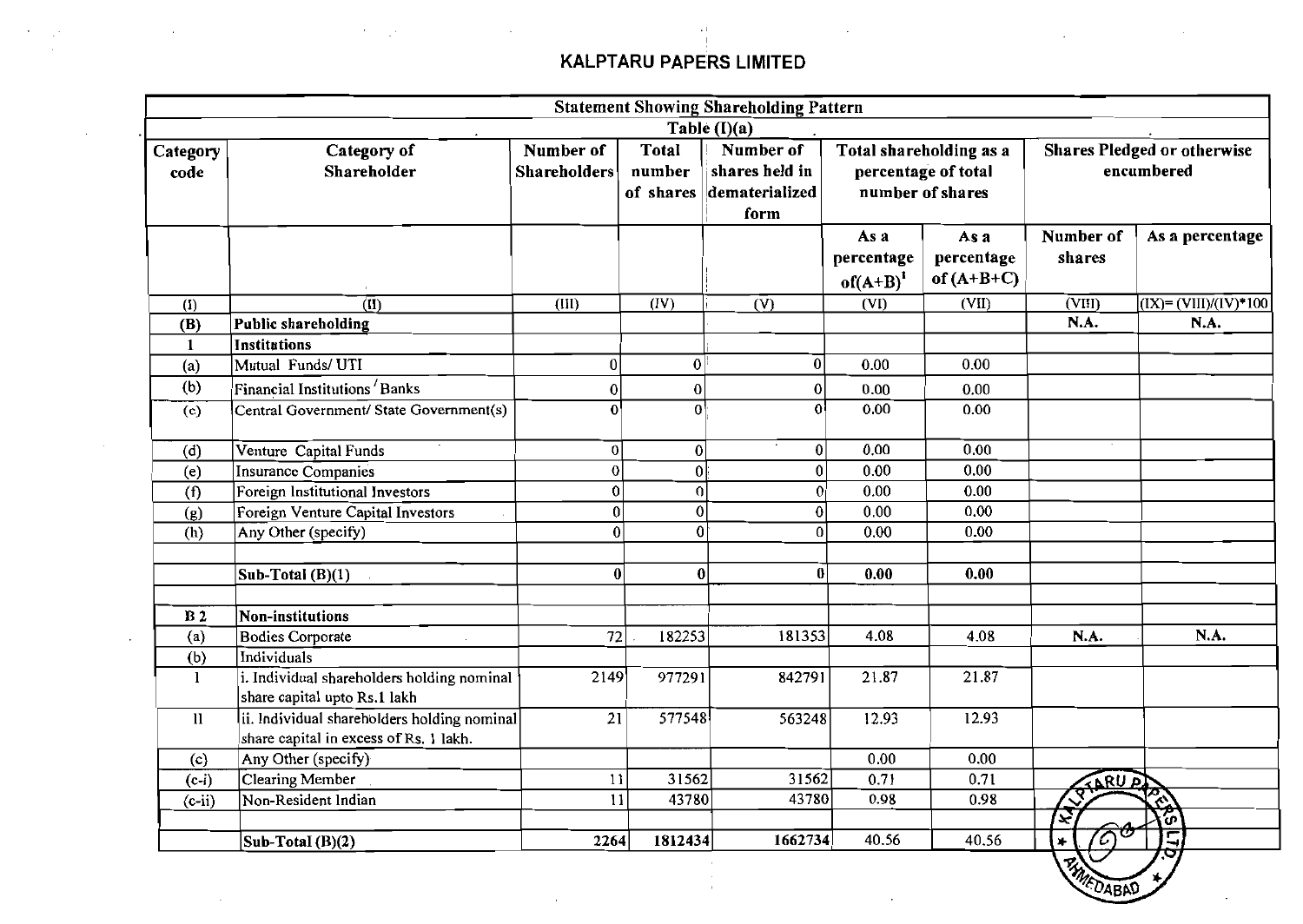|                |                                                                                        |                     |              | <b>Statement Showing Shareholding Pattern</b> |                                     |                                    |                                    |                          |
|----------------|----------------------------------------------------------------------------------------|---------------------|--------------|-----------------------------------------------|-------------------------------------|------------------------------------|------------------------------------|--------------------------|
|                |                                                                                        |                     |              | Table $(I)(a)$                                |                                     |                                    |                                    |                          |
| Category       | Category of                                                                            | Number of           | Total        | Number of                                     | Total shareholding as a             |                                    | <b>Shares Pledged or otherwise</b> |                          |
| code           | Shareholder                                                                            | <b>Shareholders</b> | number       | shares held in                                |                                     | percentage of total                |                                    | encumbered               |
|                |                                                                                        |                     | of shares    | dematerialized                                |                                     | number of shares                   |                                    |                          |
|                |                                                                                        |                     |              | form                                          |                                     |                                    |                                    |                          |
|                |                                                                                        |                     |              |                                               | As a<br>percentage<br>$of(A+B)^{1}$ | As a<br>percentage<br>of $(A+B+C)$ | Number of<br>shares                | As a percentage          |
| (I)            | (II)                                                                                   | (III)               | (IV)         | (V)                                           | (VI)                                | (VII)                              | (VIII)                             | $(IX) = (VIII)/(IV)*100$ |
|                |                                                                                        |                     |              |                                               |                                     |                                    |                                    |                          |
| (B)            | <b>Total Public Shareholding</b><br>$(B)=(B)(1)+(B)(2)$                                | 2264                | 1812434      | 1662734                                       | 40.56                               | 40.56                              |                                    |                          |
|                |                                                                                        |                     |              |                                               |                                     |                                    |                                    |                          |
|                | TOTAL $(A)+(B)$                                                                        | 2278                | 4468120      | 4318420                                       | 100.00                              | 100.00                             |                                    |                          |
|                |                                                                                        |                     |              |                                               |                                     |                                    |                                    |                          |
| (C)            | Shares held by Custodians and against<br>which Depository Receipts have been<br>issued |                     |              |                                               |                                     |                                    |                                    |                          |
|                | Promoter and Promoter Group                                                            |                     | 0            | $\Omega$                                      | $\bf{0}$                            | 0.00                               | 0                                  | 0.00                     |
| $\overline{2}$ | Public                                                                                 |                     |              |                                               | 0                                   | 0.00                               | $\bf{0}$                           | 0                        |
|                | Sub-Total (C)                                                                          |                     | $\mathbf{0}$ |                                               | $\bf{0}$                            | 0.00                               | $\bf{0}$                           | $\bf{0}$                 |
|                |                                                                                        |                     |              |                                               |                                     |                                    |                                    |                          |
|                | GRAND TOTAL $(A)+(B)+(C)$                                                              | 2278<br>ARU PAR     | 4468120      | 4318420                                       | 100.00                              | 100.00                             | 0                                  | 0.00                     |

÷

 $\cdot$ 

 $\cdot$ 

**KAL**  $\sqrt{6}$ c MEDABAD

 $\sim$ 

 $\ddot{\phantom{0}}$ 

 $\cdot$ 

 $\sim 100$ 

 $\ddot{\phantom{a}}$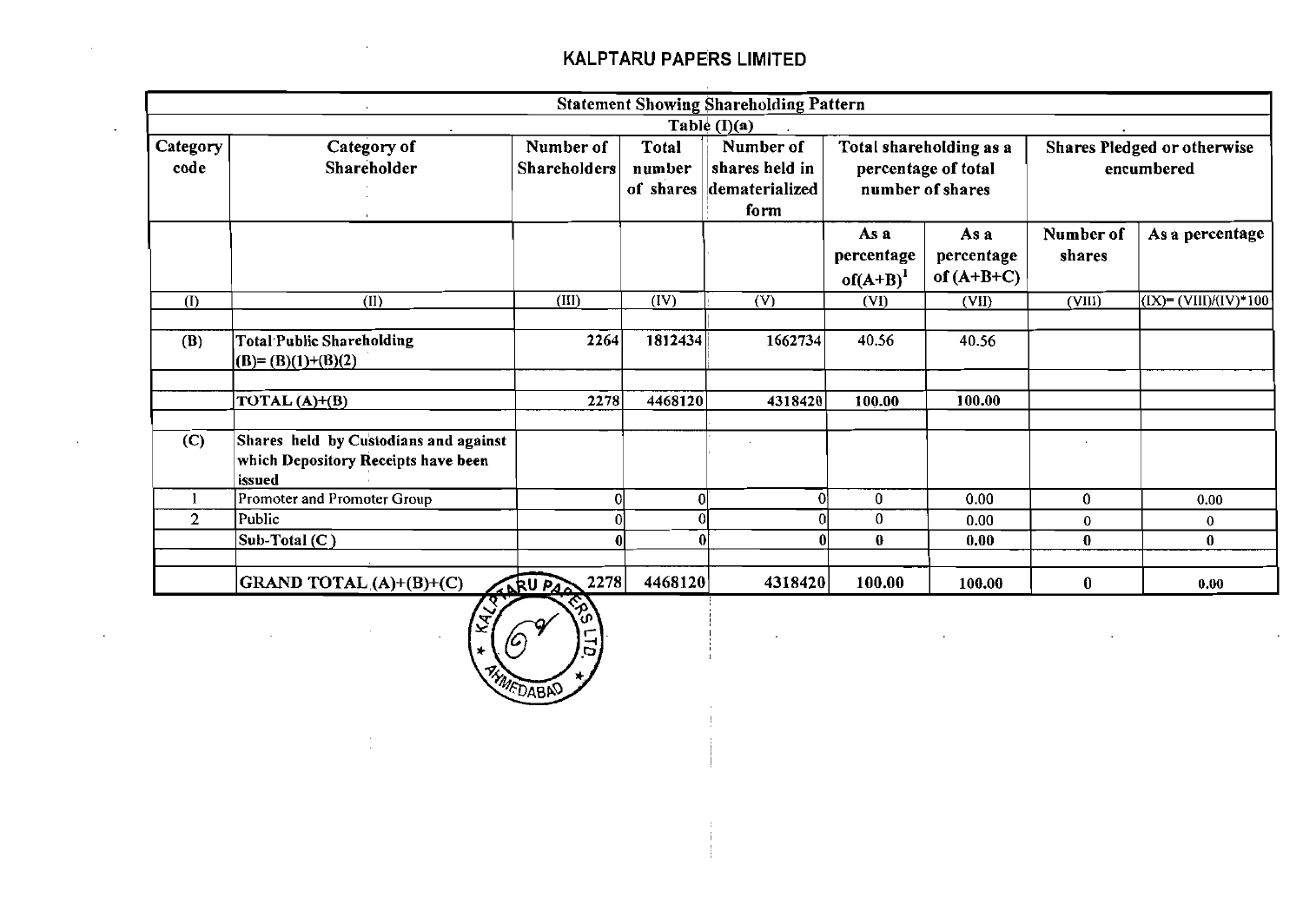#### (1)(b) Statement showing holding of securities (including shares, warrants, convertible securities) of persons belonging to the category "Promoter and Promoter Group"

 $\mathcal{L}_{\mathcal{A}}$ 

| Sr.                 | Name of the shareholder          |             | <b>Details of Shares held</b> |                             | Encumbered shares (*) |                        |                         | <b>Details of warrants</b> | Details of                |                      | <b>Total shares</b> |
|---------------------|----------------------------------|-------------|-------------------------------|-----------------------------|-----------------------|------------------------|-------------------------|----------------------------|---------------------------|----------------------|---------------------|
| No.                 |                                  |             |                               |                             |                       |                        |                         |                            | convertible<br>securities |                      | (including          |
|                     |                                  | Number of   | As a % of                     | No.                         | As a                  | As a % of              | Number                  | As a $%$                   | <b>Number</b>             | As a %               | underlying shares   |
|                     |                                  | shares held | grand total                   |                             | percentage            | grand total            | of                      | total                      | of                        | total                | assuming full       |
|                     |                                  |             | $(A)$ +(B) +(C)               |                             |                       | $(A)+(B)+(C)$ warrants |                         | number                     | converti                  | number               | conversion of       |
|                     |                                  |             |                               |                             |                       | of sub-clause          | held                    | of                         | ble                       | of                   |                     |
|                     |                                  |             |                               |                             |                       | (I)(a)                 |                         |                            | warrants securities       | converti             | warrants and        |
|                     |                                  |             |                               |                             |                       |                        |                         | of the                     | held                      | ble                  | convertible         |
|                     |                                  |             |                               |                             |                       |                        |                         | same<br>class              |                           | securities<br>of the |                     |
|                     |                                  |             |                               |                             |                       |                        |                         |                            |                           | same                 | securities) as a %  |
|                     |                                  |             |                               |                             |                       |                        |                         |                            |                           | class                | of diluted share    |
|                     |                                  |             |                               |                             |                       |                        |                         |                            |                           |                      | capital             |
| $\langle l \rangle$ | (II)                             | (III)       | (IV)                          | $(\mathsf{W})^{\mathsf{T}}$ | (VI)=(V)/(III)*100    | (VH)                   | (VIII)                  | (IX)                       | $\infty$                  | (XI)                 | (XII)               |
|                     | N. N. PAPERS PVT. LTD.           | 750700      | 16.80                         | $\bf{0}$                    | 0.00                  | 0.00                   | 0                       | 0.00                       | $\bf{0}$                  | 0.00                 | 0.00                |
| $\overline{2}$      | <b>KALPTARU FINCAP LIMITED</b>   | 546650      | 12.23                         | $\vert 0 \vert$             | 0.00                  | 0.00                   | $\bf{0}$                | 0.00                       | $\bf{0}$                  | 0.00                 | 0.00                |
| 3                   | <b>JAI KISHAN GUPTA</b>          | 420670      | 9.41                          | $\overline{0}$              | 0.00                  | 0.00                   | 0                       | 0.00                       | $\bf{0}$                  | 0.00                 | 0.00                |
| 4                   | NAVEEN JAI KISHAN GUPTA          | 311820      | 6.98                          | $\mathbf{0}$                | 0.00                  | 0.00                   | $\bf{0}$                | 0.00                       | $\bf{0}$                  | 0.00                 | 0.00                |
| -5                  | USHA GUPTA                       | 209920      | 4.70                          | 0                           | 0.00                  | 0.00                   | 0                       | 0.00                       | $\bf{0}$                  | 0.00                 | 0.00                |
| 6                   | SAVITA GUPTA                     | 138264      | 3.09                          | $\bf{0}$                    | 0.00                  | 0.00                   | 0                       | 0.00                       | $\bf{0}$                  | 0.00                 | 0.00                |
| -7                  | <b>RUBI GUPTA</b>                | 85100       | 1.90                          | $\mathbf{0}$                | 0.00                  | 0.00                   | 0                       | 0.00                       | $\bf{0}$                  | 0.00                 | 0.00                |
| -8                  | <b>RUBY RAJENDRA PATAWARI</b>    | 378         | 0.01                          | 0 <sup>1</sup>              | 0.00                  | 0.00                   | 0                       | 0.00                       | $\bf{0}$                  | 0.00                 | 0.00                |
| 9                   | JAI KISHAN GUPTA ARPIT GUPTA HUF | 77050       | 1.72                          | 0                           | 0.00                  | 0.00                   | $\bf{0}$                | 0.00                       | $\bf{0}$                  | 0,00                 | 0.00                |
| 10                  | JAI KISHAN GUPTA NAVIN GUPTA HUF | 44850       | 1.00                          | 0:                          | 0.00                  | 0.00                   | 0                       | 0.00                       | $\bf{0}$                  | 0.00                 | 0.00                |
| -11                 | ARPIT GUPTA                      | 29134       | 0.65                          | $0 \cdot$                   | 0.00                  | 0.00                   | $\mathbf{0}$            | 0.00                       | $\bf{0}$                  | 0.00                 | 0.00                |
| -12                 | JAIKISHAN & SONS HUF             | 15600       | 0.35                          | 0:                          | 0.00                  | 0.00                   | $\bf{0}$                | 0.00                       | $\bf{0}$                  | 0.00                 | 0.00                |
| 13                  | NIMIT NAVEEN GUPTA               | 13000       | 0.29                          | $\bf{0}$                    | 0.00                  | 0.00                   | $\mathbf{0}$            | 0.00                       | $\bf{0}$                  | 0.00                 | 0.00                |
| 14                  | NAVEEN GUPTA HUF                 | 12550       | 0.28                          | 0                           | 0.00                  | 0.00                   | 0                       | 0.00                       | 0                         | 0.00                 | 0.00                |
| <b>TOTAL</b>        |                                  | 2655686     | 59.44                         | $\mathbf{0}$                | 0.00                  | 0.00                   | $\overline{\mathbf{0}}$ | 0.00                       | $\bf{0}$                  | 0.00                 | 0.00                |

(\*) The term "encumbrance" has the same meaning as assigned to it in regulation 28(3) of the SAST Regulations, 2011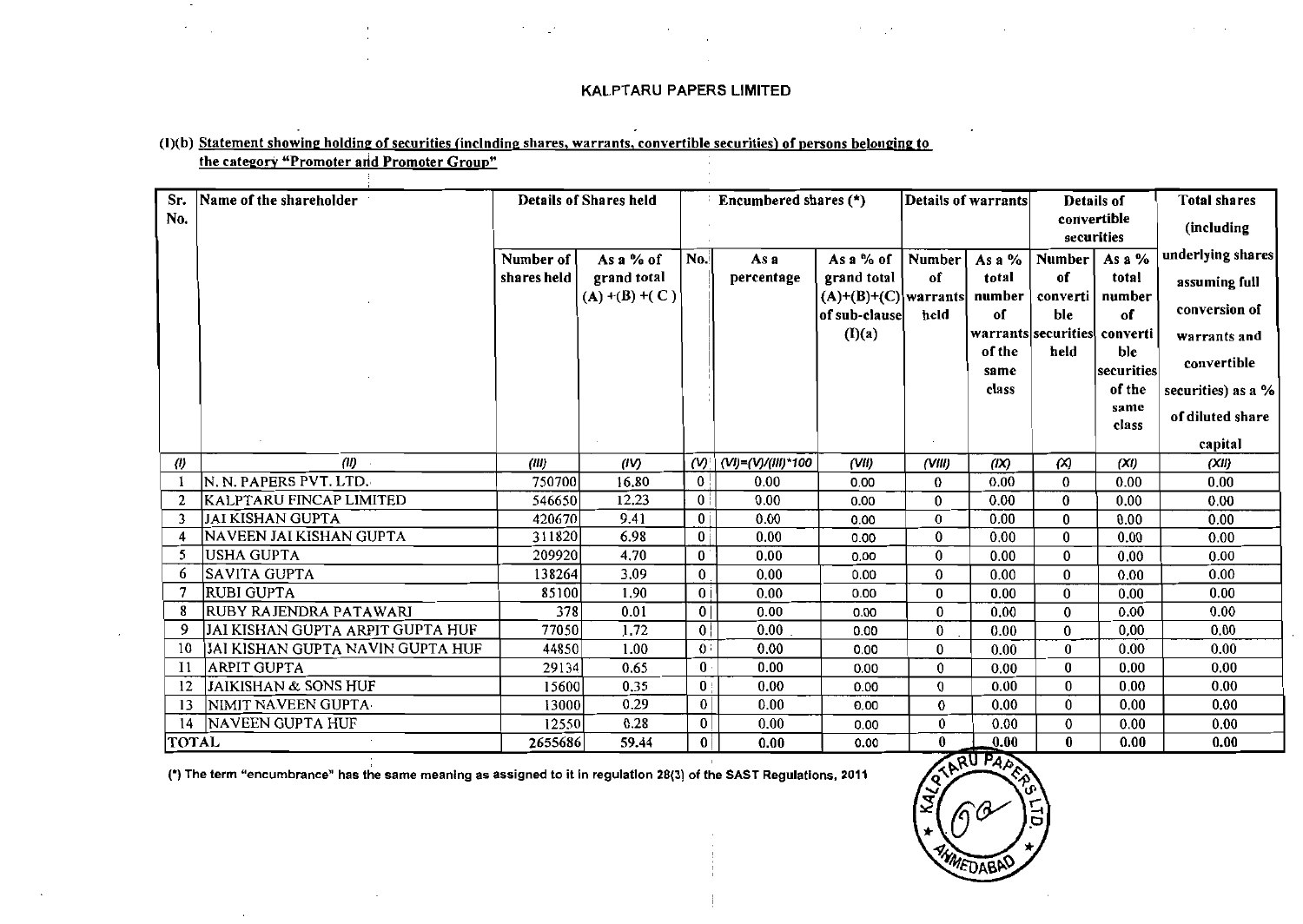## $(I)(c)(i)$  Statement showing holding of securities (including shares, warrants, convertible securities) of persons belonging to the category "Public" and holding more than 1% of the total number of shares

| Sr.<br>No.   | Name of the shareholder | <b>Number</b><br>of shares<br>held | Shares as a<br>percentage of total<br>number of shares<br>{i.e., Grand Total<br>$(A)+(B)+(C)$<br>indicated in<br>Statement at para<br>$(I)(a)$ above} | Number<br> of<br>held | Details of warrants<br>As a $%$<br>total<br> warrants number of  convertibl number of<br>warrants<br>of<br>the same<br>class | Number<br>lof<br>l e<br>securities<br>held | Details of convertible<br>securities<br>% w.r.t<br>total<br>convertible<br>securities<br> of<br>the same<br>class | <b>Total shares</b><br>(including<br>underlying<br>shares<br>assuming full<br>conversion of<br>warrants and<br>convertible<br>securities)<br>as a % of diluted<br>share<br>capital |
|--------------|-------------------------|------------------------------------|-------------------------------------------------------------------------------------------------------------------------------------------------------|-----------------------|------------------------------------------------------------------------------------------------------------------------------|--------------------------------------------|-------------------------------------------------------------------------------------------------------------------|------------------------------------------------------------------------------------------------------------------------------------------------------------------------------------|
|              | <b>AJAY GOENKA</b>      | 67122                              | 1.50                                                                                                                                                  | $\mathbf{0}$          | 0.00                                                                                                                         | 0                                          | 0.00                                                                                                              | 0.00                                                                                                                                                                               |
| 2            | KALPEN R SHAH HUF       | 63503                              | 1.42                                                                                                                                                  | $\bf{0}$              | 0.00                                                                                                                         | 0                                          | 0.00                                                                                                              | 0.00                                                                                                                                                                               |
| 3            | HEMANG OMPRAKASH MEHTA  | 58000                              | 1.30                                                                                                                                                  | $\bf{0}$              | 0.00                                                                                                                         | $\bf{0}$                                   | 0.00                                                                                                              | $0.00\,$                                                                                                                                                                           |
| 4            | PAWAN GUPTA             | 46000                              | 1.03                                                                                                                                                  | $\bf{0}$              | 0.00                                                                                                                         | $\bf{0}$                                   | 0.00                                                                                                              | 0.00                                                                                                                                                                               |
| <b>TOTAL</b> |                         | 234625                             | 5.25                                                                                                                                                  | $\bf{0}$              | 0.00                                                                                                                         | $\bf{0}$                                   | 0.00                                                                                                              | 0.00                                                                                                                                                                               |

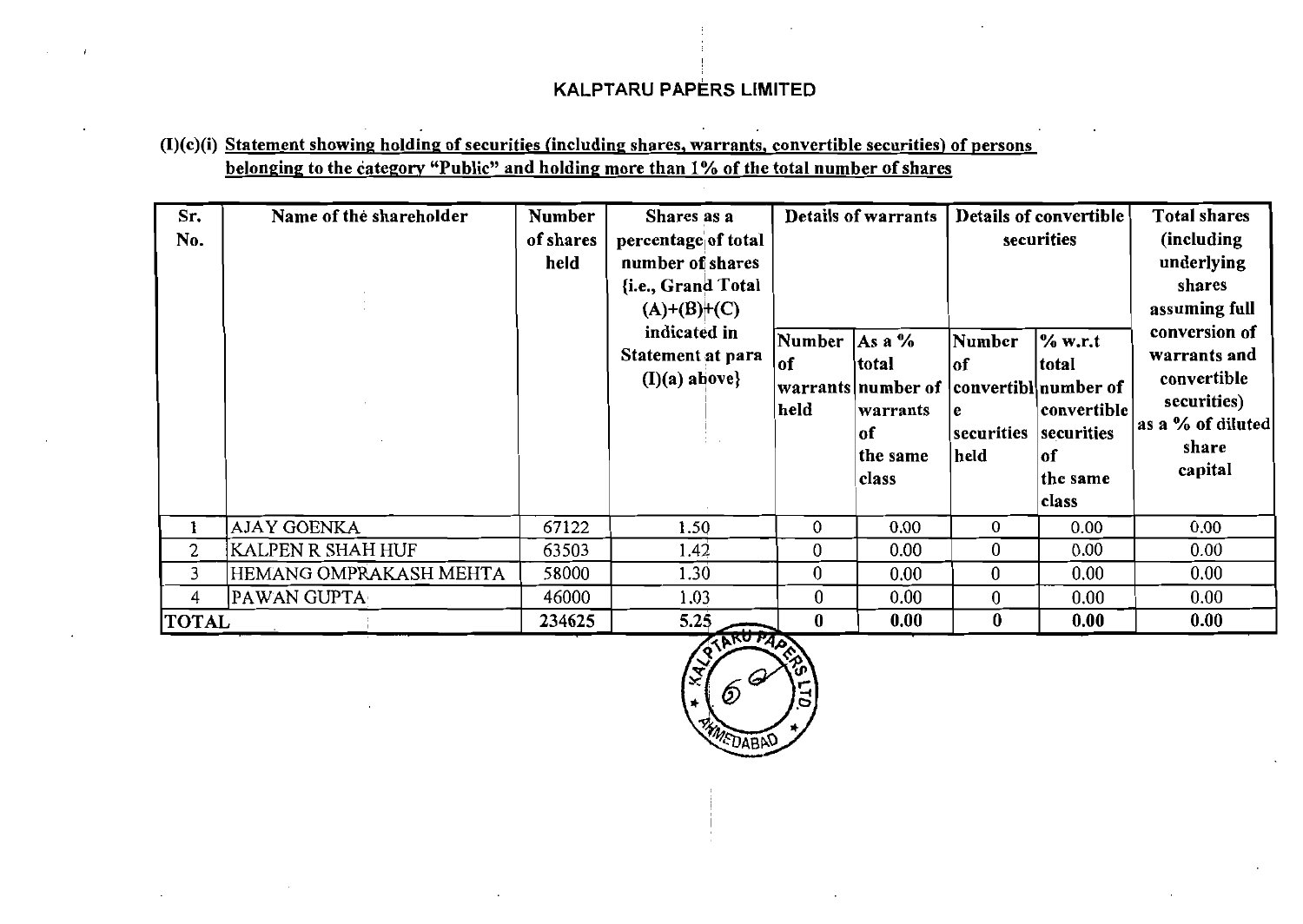## (I)(c)(ii) Statement showing holding of securities (including shares, warrants, convertible securities) of persons (together with PAC) belonging to the category "Public" and holding more than 5% of the total number of shares of the company

| Sr.<br>No.   | Name(s) of the<br>shareholder(s) and<br>the Persons Acting in<br>Concert (PAC) with<br>them | <b>Number</b><br>of shares | Shares as a<br>percentage of<br>total number of<br>shares<br>{i.e., Grand Total<br>$(A)+(B)+(C)$ indicated | Details of warrants             |                                                                         | Details of convertible<br>securities | <b>Total shares</b><br>(including<br>underlying<br>shares<br>assuming full<br>conversion of |                                                                                  |
|--------------|---------------------------------------------------------------------------------------------|----------------------------|------------------------------------------------------------------------------------------------------------|---------------------------------|-------------------------------------------------------------------------|--------------------------------------|---------------------------------------------------------------------------------------------|----------------------------------------------------------------------------------|
|              |                                                                                             |                            | in<br>Statement at para<br>(I)(a)<br>above}                                                                | <b>Number</b><br>of<br>warrants | As a % total Number of<br>number of<br>warrants of<br>the<br>same class | convertible<br>securities<br>held    | % w.r.t<br>total<br>number of<br>convertible<br>securities<br>of the same<br>class          | warrants and<br>convertible<br>securities) as a<br>% of diluted<br>share capital |
|              | Nil                                                                                         | $\bf{0}$                   | 0.00                                                                                                       | 0                               | 0.00                                                                    | 0                                    | 0.00                                                                                        | 0.00                                                                             |
| <b>TOTAL</b> |                                                                                             | 0                          | 0.00<br><b>Bull</b>                                                                                        | 0                               | 0.00                                                                    | $\bf{0}$                             | 0.00                                                                                        | 0.00                                                                             |

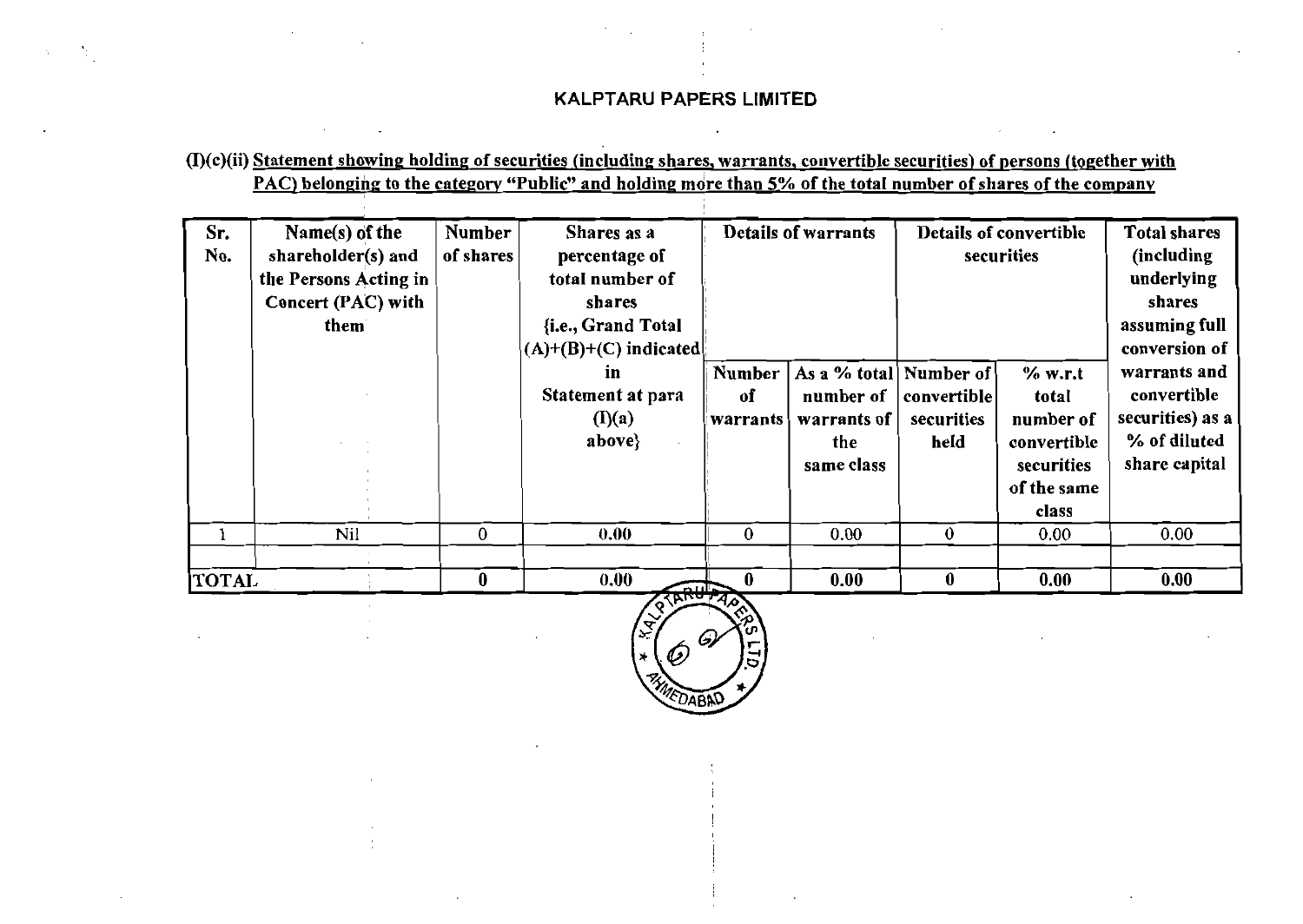# (I)(d) Statement showing details of locked-in shares

| Sr.<br>No.   | Name of the shareholder | Number of locked-in shares | Locked-in shares as a percentage of total<br>number of sharcs {i.e., Grand Total<br>$(A)+(B)+(C)$ indicated in Statement at<br>$\vert$ para (I)(a) above} |  |  |
|--------------|-------------------------|----------------------------|-----------------------------------------------------------------------------------------------------------------------------------------------------------|--|--|
|              | Nil                     |                            | 0.00                                                                                                                                                      |  |  |
|              |                         |                            |                                                                                                                                                           |  |  |
| <b>TOTAL</b> |                         |                            | 0.00<br>$ARU_0$                                                                                                                                           |  |  |
|              |                         |                            |                                                                                                                                                           |  |  |

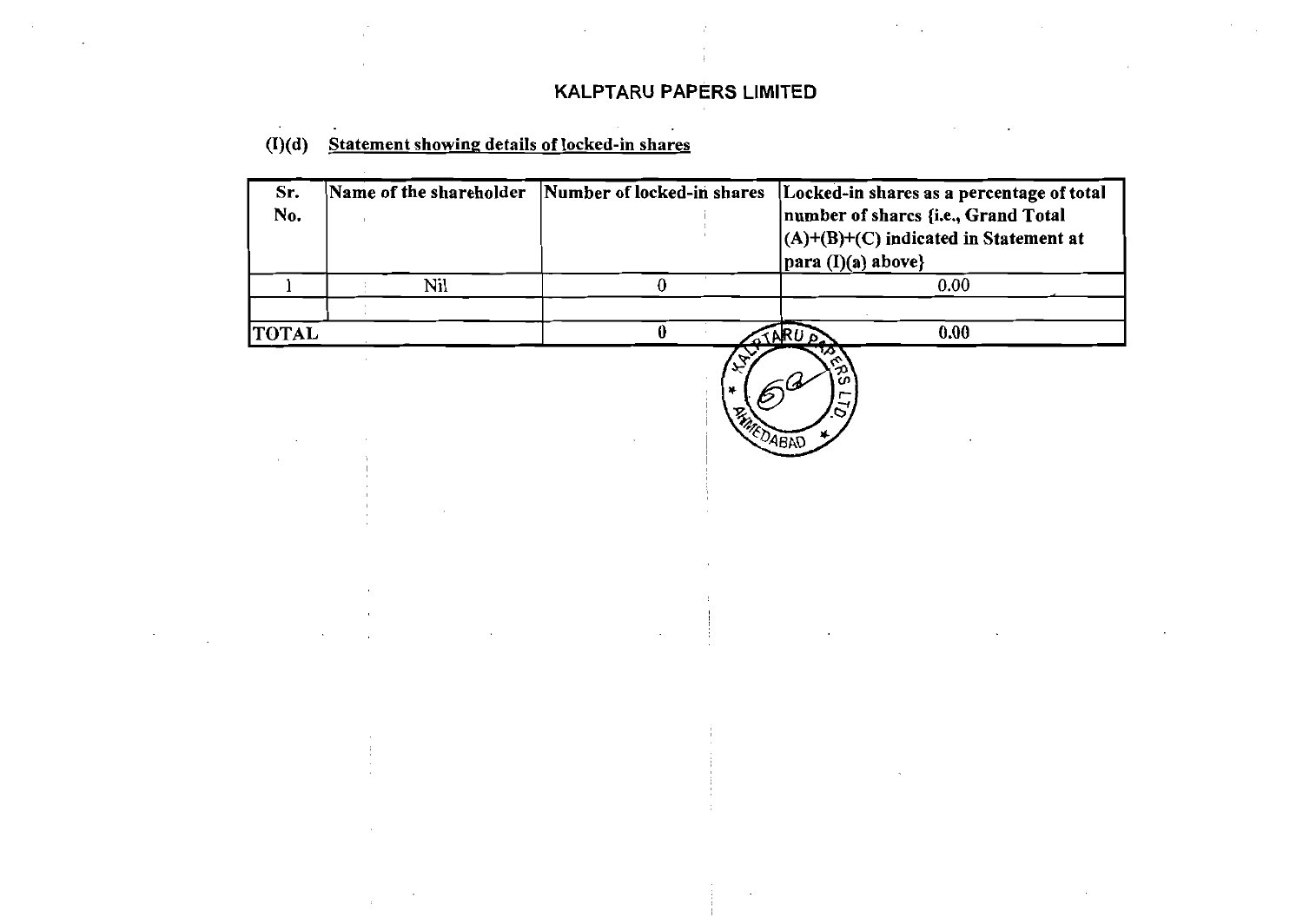$\mathcal{L}(\mathcal{L})$  and  $\mathcal{L}(\mathcal{L})$  . The  $\mathcal{L}(\mathcal{L})$ 

 $\sim$ 

(II)(a) Statement showing details of Depository Receipts (DRs)  $\sim 10^{-5}$ 

 $\mathcal{A}=\mathcal{A}$  , where  $\mathcal{A}=\mathcal{A}$  , and  $\mathcal{A}=\mathcal{A}$ 

 $\mathcal{L}^{\mathcal{L}}$  and  $\mathcal{L}^{\mathcal{L}}$  are  $\mathcal{L}^{\mathcal{L}}$  . Then  $\mathcal{L}^{\mathcal{L}}$  are  $\mathcal{L}^{\mathcal{L}}$ 

| Sr.          | Number of outstanding Number of shares<br>Type of outstanding DR |     |              | Shares underlying outstanding DRs as a                      |  |  |
|--------------|------------------------------------------------------------------|-----|--------------|-------------------------------------------------------------|--|--|
| No.          | (ADRs, GDRs, SDRs,                                               | DRs |              | underlying outstanding percentage of total number of shares |  |  |
|              | $ $ etc. $)$                                                     |     | DRs          | $\left  \{i.e., Grand Total (A)+(B)+(C) indicated }\right $ |  |  |
|              |                                                                  |     |              | $\ln$ Statement at para $(I)(a)$ above}                     |  |  |
|              |                                                                  |     |              |                                                             |  |  |
|              | Nil                                                              |     |              | 0.00                                                        |  |  |
|              |                                                                  |     |              |                                                             |  |  |
| <b>TOTAL</b> |                                                                  |     |              | 0.00<br><b>STARUAT</b>                                      |  |  |
|              |                                                                  |     | $\mathbf{v}$ |                                                             |  |  |

**MEDABAD** 

 $\mathcal{A}=\mathcal{A}$  and  $\mathcal{A}=\mathcal{A}$  are the set of the set of the set of the set of the set of  $\mathcal{A}$